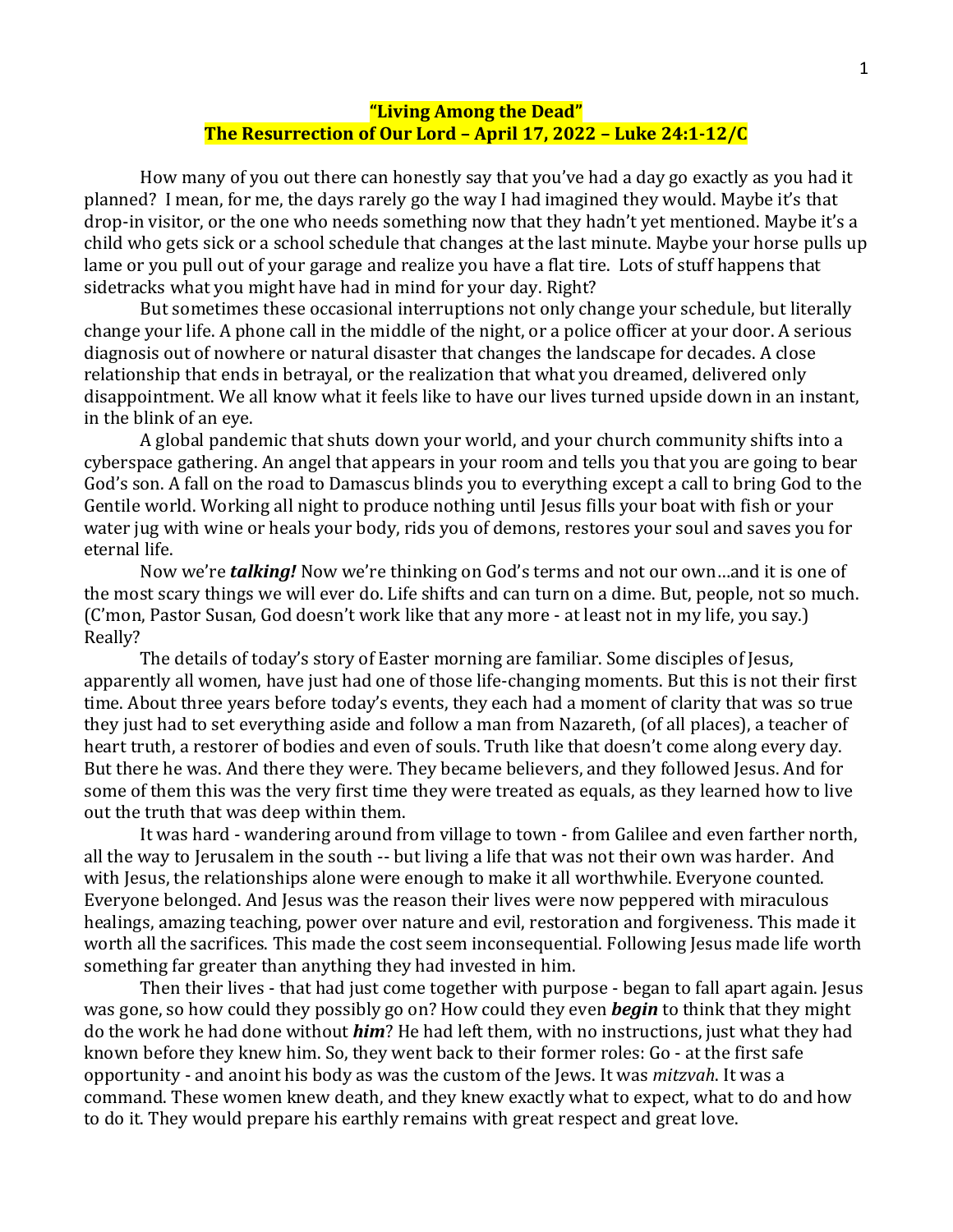But instead of finding themselves in Good Friday – these women who came to the tomb found themselves in Easter! The great stone had been rolled away. Perhaps grateful that someone had provided access, they went inside to begin their work. But there was no body! Had he been moved? Did the women miss a message? Where was Jesus, they all wondered (Luke says they were "perplexed," not afraid,) until two men in dazzling clothing appeared there with them, and asked the question that would launch their third life-changing experience. *"Why do you look for the* living among the dead? He is not here, but has risen! Remember how he told you while he was still in Galilee, that the Son of Man must be handed over to sinners and be crucified, and on the third day rise *again."* (Oh, yeah…come to think of it, he did say something like that – but we…*didn't believe him couldn't bear to believe him - couldn't imagine it would actually happen to him.*) But with that reminder, they *did* remember, and went straight to the others to tell *them* what had happened.

Resurrection tends to rearrange everything. Belief systems. Schedules. Friendships. Rituals. Even lives. When the 11 heard the women's story, they had a similar reaction. *"This can't be…couldn't happen…too good to be true."* But one among them believed enough to get up and run to the tomb. He was not met with angelic messengers - he just saw nothing. But that meant that the news about Jesus was accurate. And Peter had just experienced his own personal moment of truth, like the women, for the third time since he met Jesus.

*Why do we keep looking for life in graveyards?* What prevents us from seeing the power of God at work in the world, or even in us? Are our hearts hardened like a great stone that needs to be rolled away? Have we *never* seen God at work, so that all we feel is the despair of a lifeless tomb in desperate need of some Resurrection hope? Maybe **you** are feeling right now that Jesus has left your life, that somehow you have lost God. Maybe you struggle with the unfairness of tragedy as it unfolds right before you. Maybe you know someone who is really, really angry with God, and maybe that someone is you. Well, then, my friends, you have been to the tomb and looked inside. But, stop looking for the living among the dead! Because the Risen Christ is waiting right there *for you*. No need to feel guilty or fret, folks have failed to recognize the work of God before.

2000 years ago, skeptics claimed that the resurrection was just a story from people who had created a fantasy to cope with their grief. And yet, none of the gospels portray people acting that way. In fact, each of the early believers had their own unique moments of truth – next week we'll hear about Thomas – who couldn't quite grasp the idea until he grabbed on to the living Lord. Most came to believe because they were told by someone who had been at the empty tomb or encountered the risen Jesus himself. Those testimonies have been passed on in a never-ending Alleluia, an unbroken line of faith in the Author of Life - from then to now.

So, what is left of the Easter Morning experience for us today? When you hear the Good News that Jesus is not dead – what does that mean for you? Think back on those who have shared the story of Jesus with you, and remember how you saw God at work in them. Have you ever looked into a tomb and found that it was not as hollow as you thought, but filled with promise of renewal, rebirth and new life?

Author Ched Myers says, *"Here is a possibility we never considered, a prospect too terrible to contemplate. An invitation to follow Jesus – again. To resume the Way, the consequences of which we now know all too well. Suddenly, from deep within us, from that unexplored space underneath our* profoundest hopes and fears, roars a tidal wave of trauma, ecstasy and terror all at once. We race out *of that tomb as if we had just seen a ghost."*

So what does Easter mean to us, now? Different things to different lives. Perhaps your answer is, "God raised Jesus from the dead." Or maybe it's "Jesus saved me from my sins." What about "It proves that God loves me no matter what" or even "Now I know that I will be raised on the last day and spend eternity in heaven with those who've gone before me." But today I'd like to suggest something else, something ongoing. Consider this, *"Easter means that Jesus loved you so*